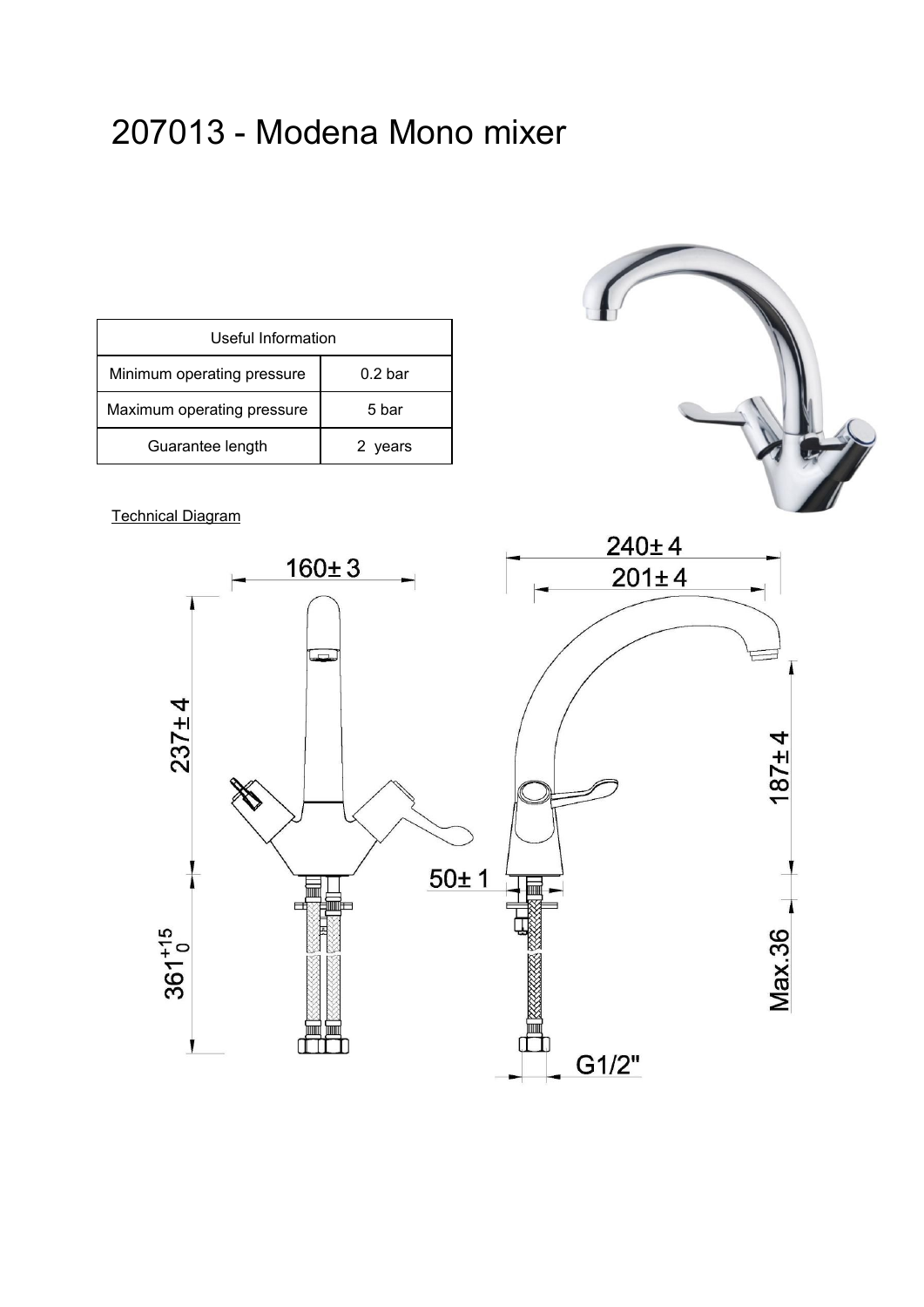

| Item<br>Number | Supplier Ref     | Item Description             | Quantity       | Material                              | Spares<br>Available |
|----------------|------------------|------------------------------|----------------|---------------------------------------|---------------------|
| 1              | P51-D            | Indice                       | $\overline{c}$ | <b>ABS</b>                            | Yes                 |
| $\overline{2}$ | P51-BH           | <b>Indice Seat</b>           | 1              | PE                                    | Yes                 |
| 3              | <b>P51-BC</b>    | <b>Indice Seat</b>           | 1              | <b>PE</b>                             | Yes                 |
| 4              | <b>SC4-12S/L</b> | Screw                        | $\overline{c}$ | <b>Stainless Steel</b>                | Yes                 |
| 5              | <b>H51-E</b>     | Handle                       | $\overline{c}$ | <b>ZINC</b>                           | Yes                 |
| 6              | VS01-C20         | 1/2" CD Valve                | 1              | BRASS+EPDM+Cerami<br>c Disc           | Yes                 |
| $\overline{7}$ | VS01-C20         | 1/2" CD Valve                | 1              | BRASS+EPDM+Cerami<br>c Disc           | Yes                 |
| 8              | M0113Z-01        | Tap Body                     | 1              | <b>BRASS</b>                          | <b>No</b>           |
| 9              | SC4-7.5S         | Screw                        | 1              | <b>Stainless Steel</b>                | Yes                 |
| 10             | OR014            | $O$ ring                     | 1              | <b>EPDM</b>                           | Yes                 |
| 11             | OR015            | O Ring                       | 1              | <b>EPDM</b>                           | Yes                 |
| 12             | M33247-N1        | <b>Block Ring</b>            | 1              | <b>POM</b>                            | Yes                 |
| 13             | M0112-02-01      | Washer                       | 1              | <b>POM</b>                            | Yes                 |
| 14             | 167020-02        | Spout                        | 1              | <b>BRASS</b>                          | <b>No</b>           |
| 15             | $A13-04X$        | Washer                       | 1              | <b>EPDM+Stainless Steel</b>           | Yes                 |
| 16             | A13-02           | Flow straightener            | 1              | <b>POM</b>                            | Yes                 |
| 17             | A14-04           | Flow straightener<br>Shell   | 1              | <b>ABS</b>                            | Yes                 |
| 18             | <b>N24-F</b>     | Fixing kit                   | 1              | Steel+NBR+Brass                       | Yes                 |
| 19             | BZG12-1/2"-370   | <b>Braided</b><br>Connectors | 1              | <b>Stainless</b><br>Steel+BRASS+ EPDM | Yes                 |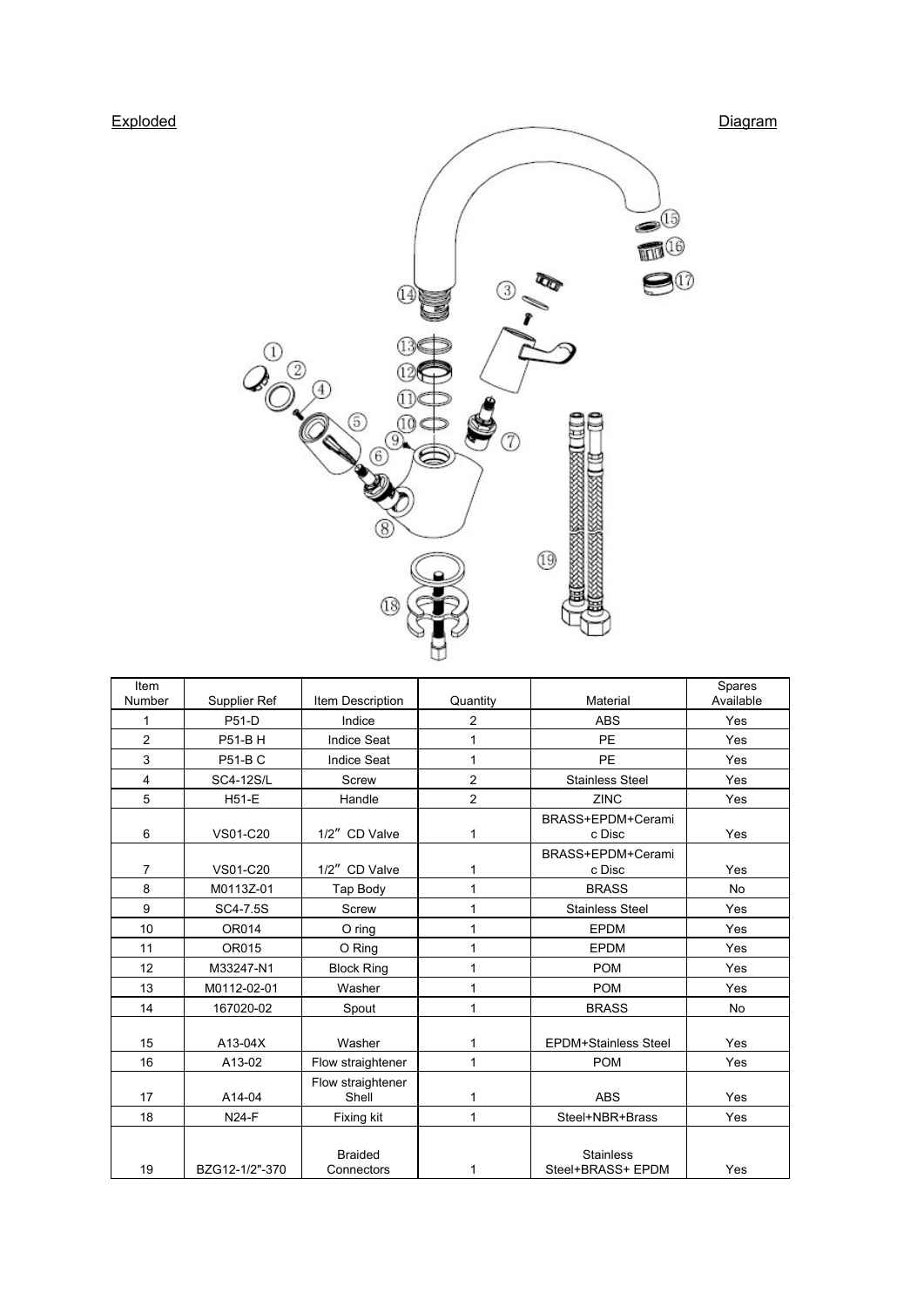Flow Rates